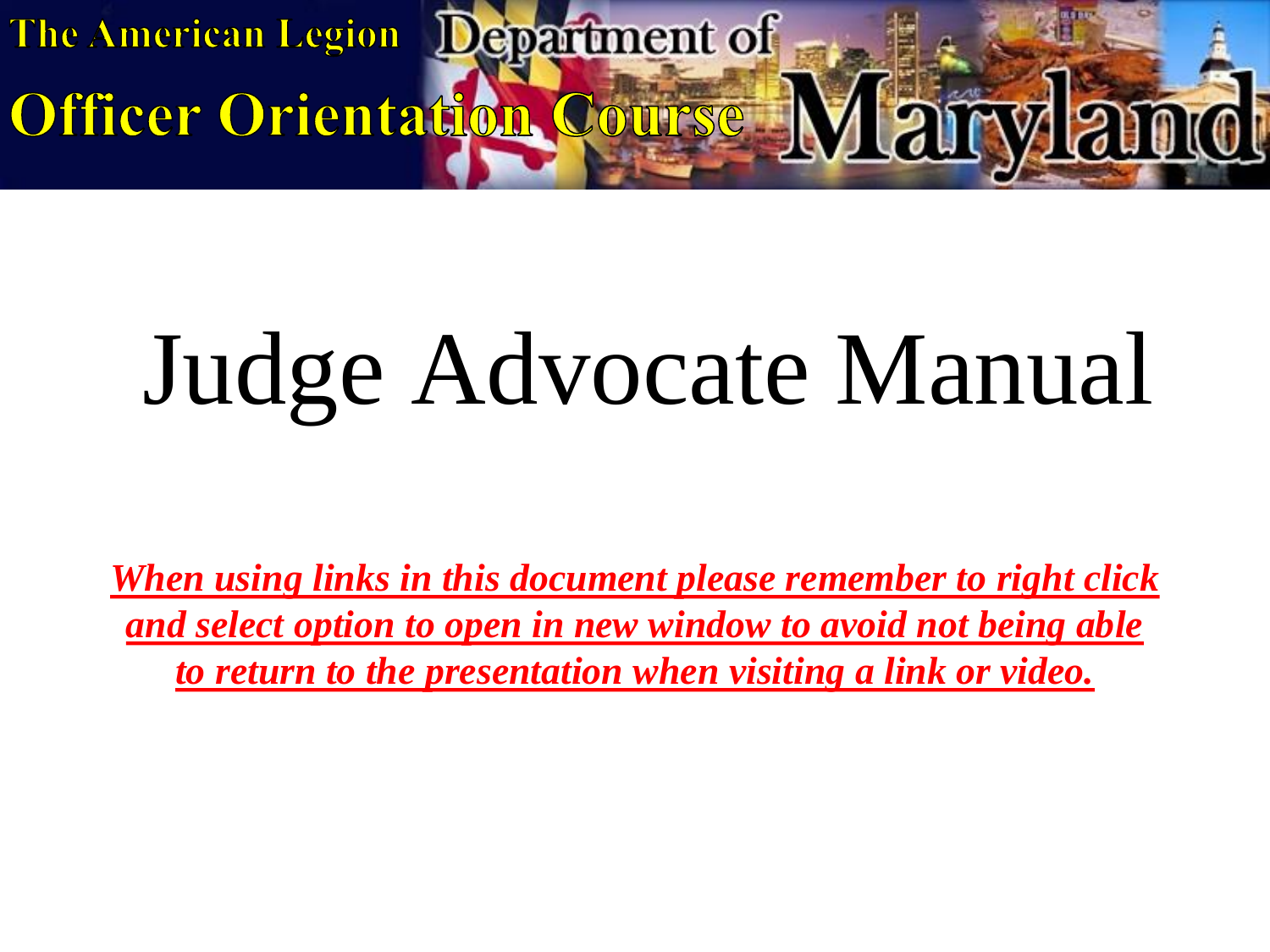# The American Legion Department of Officer Orientation Course **Goals and Objectives**

- Identify the location of the file on the internet
- Explain the parts of the Manual and its use to assist Post Judge Advocates in performing their duties
- Highlight the 2 Uniform Codes established by the DEC
	- Uniform Code for Discipline of Post members
	- Uniform Code for Post Acquisition, Lease Procedures, and Encumbrance of Post Property
- Dept Bylaws Art XIII, Section 7 & 8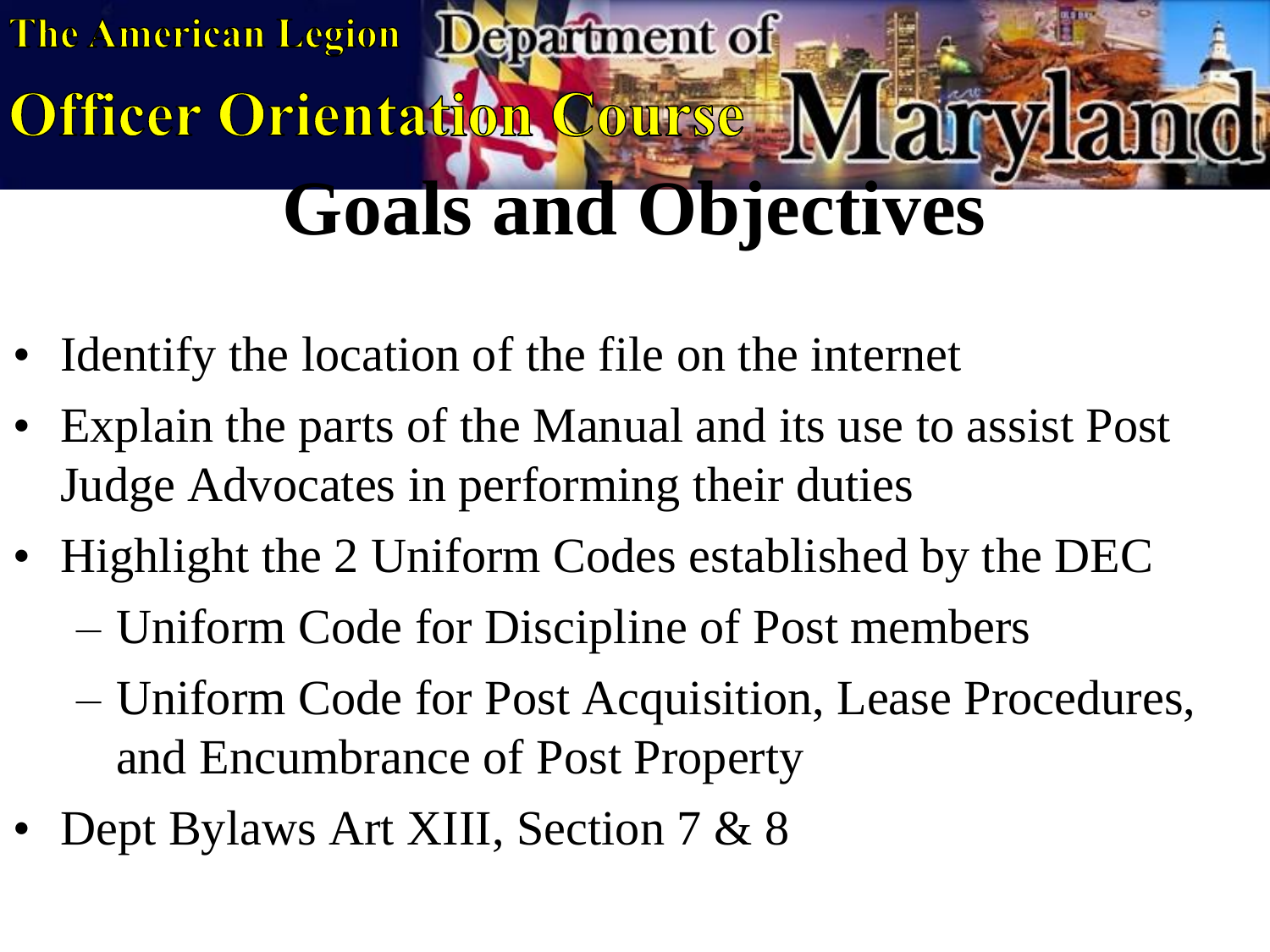### **Judge Advocate Manual**

– **Location on the internet**

Officer Orientation Cour

• <http://mdlegion.org/Forms/Judge-Advocate-Manual.pdf>

#### – **Major parts of manual**

- Role of Judge Advocate
- Constitution and Bylaws
- Parliamentary Procedures
	- Roberts Rules of Order Newly Revised
	- Cheat Sheets for RRONR
	- Rules and Classifications
- Resolution D3808 (Dept IA Mission & Dept Role in Post Issues)
- Resolution of February 19, 1995; *Posts must conduct all operation and programs and shall conform to and abide by all local, state and federal laws, codes and ordinances and shall be in compliance with all articles of the Constitutions and By-Laws of THE AMERICAN LEGION and of The American Legion, Department of Maryland, Inc.*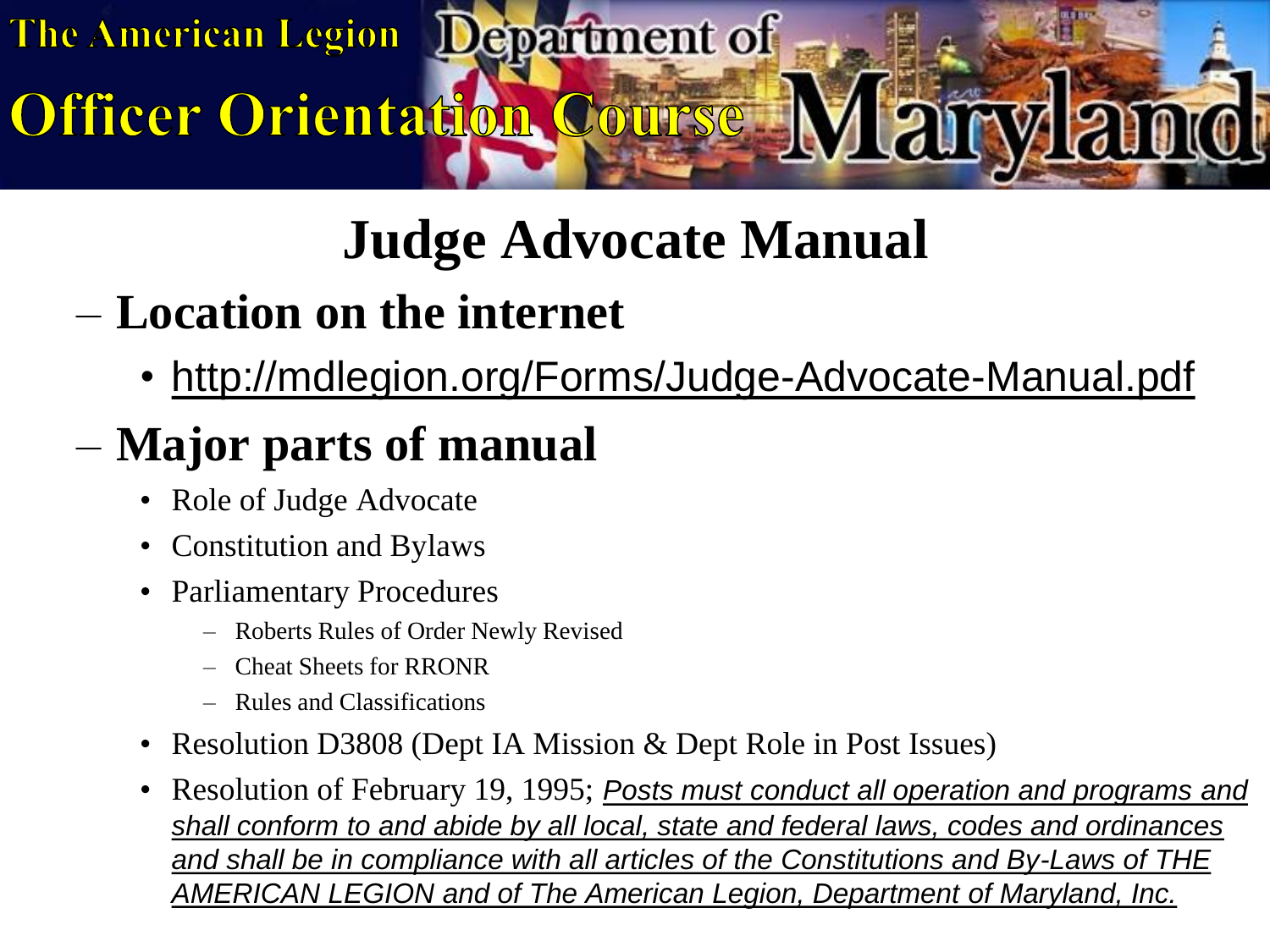#### **Judge Advocate Manual**

#### – **Major parts of manual (continued)**

Officer Orientation Course

- Frequently Asked Questions [https://home.mycloud.com/action/share/ab06daa4-635c-](https://home.mycloud.com/action/share/ab06daa4-635c-4679-a405-8e3881d285b7)[4679-a405-8e3881d285b7](https://home.mycloud.com/action/share/ab06daa4-635c-4679-a405-8e3881d285b7)
	- Articles written to assist with areas frequently asked about by Post leaders
- Audits
- Uniform Code for Discipline of Post Members
	- DEC rules to conduct discipline
- Uniform Code for Post Acquisition/Property Disposal/Lease Procedures/Encumbrance of Post Property
	- Procedures for Posts to request DEC approval of any of the subject transactions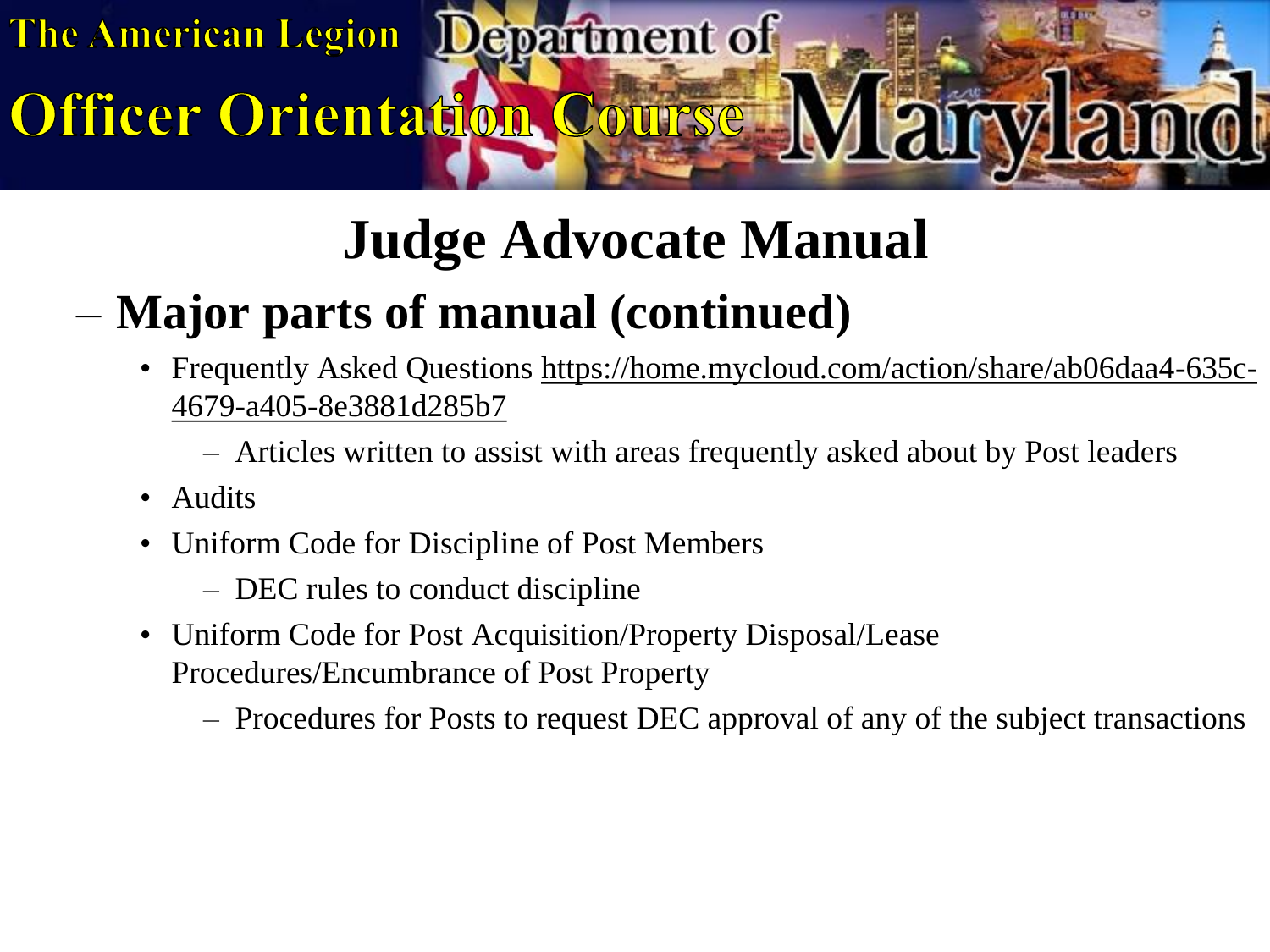### **Judge Advocate Manual**

• **Dept Bylaws Art XIII, Section 7** 

Officer Orientation Course

- *Section 7. In order to maintain order and decorum within the Post facilities, nothing contained herein shall prohibit a Post, with or without a hearing, from suspending a member from the use of the Post facilities for a period not to exceed 90 days, provided however, that the member shall have the right to a hearing before the Post Executive Committee or the Post Membership if the member requests same in writing within ten (10) days after being advised of said suspension and said hearing shall be held within ten (10) days after the Post is so notified.*
- Actions under this section have no effect on a members Membership status, and the ember remains in good standing. If the Post wishes to affect the members status they must follow the full rules in the Uniform Code of Discipline
- This is used by Post to remove a member from its business operation facilities
- Member may still attend meetings, vote, and run for office